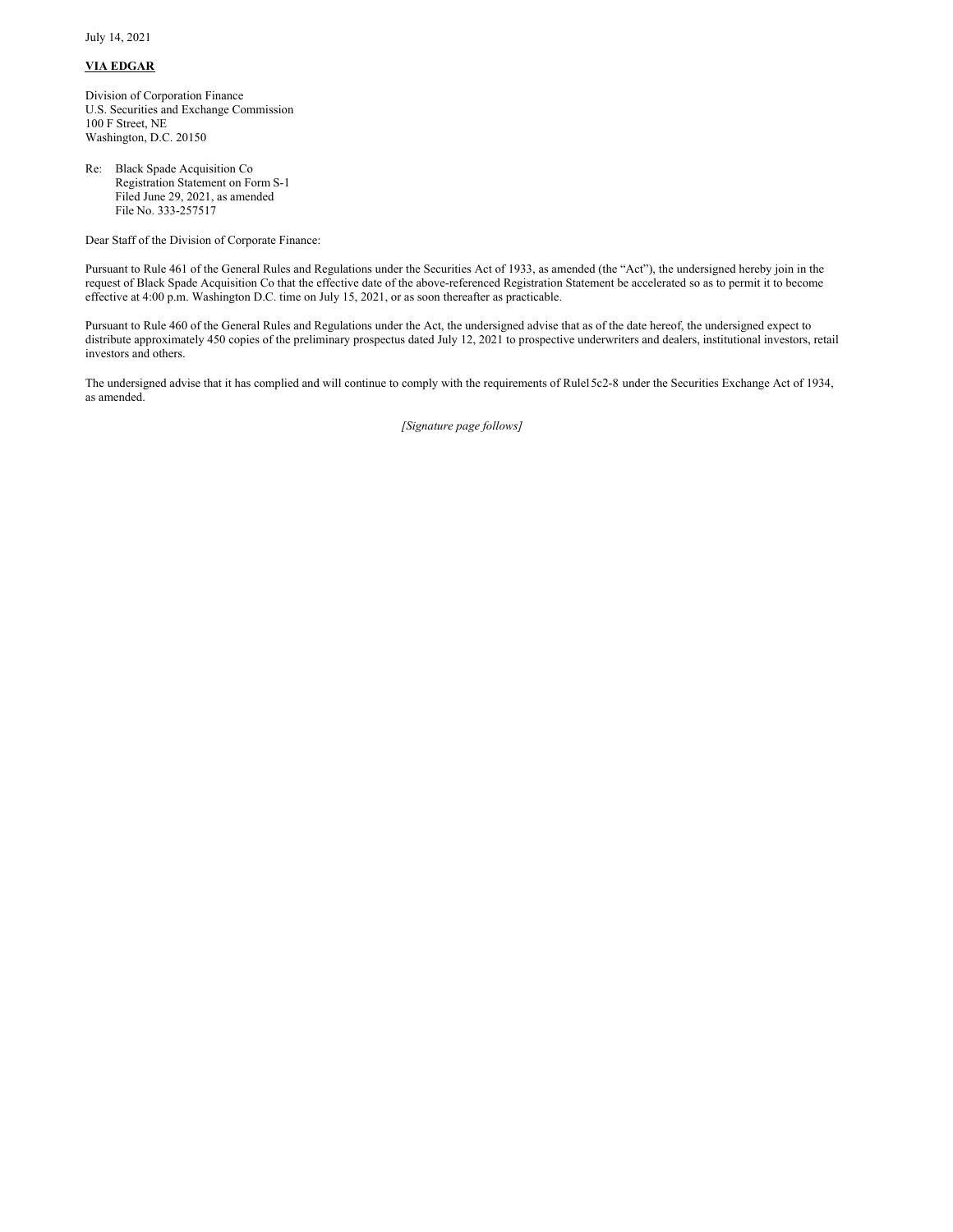Very truly yours,

Citigroup Global Markets Inc.

By: /s/ Rob Chan

Name: Rob Chan Title: Managing Director

*Signature Page to Underwriters' Acceleration Request Letter*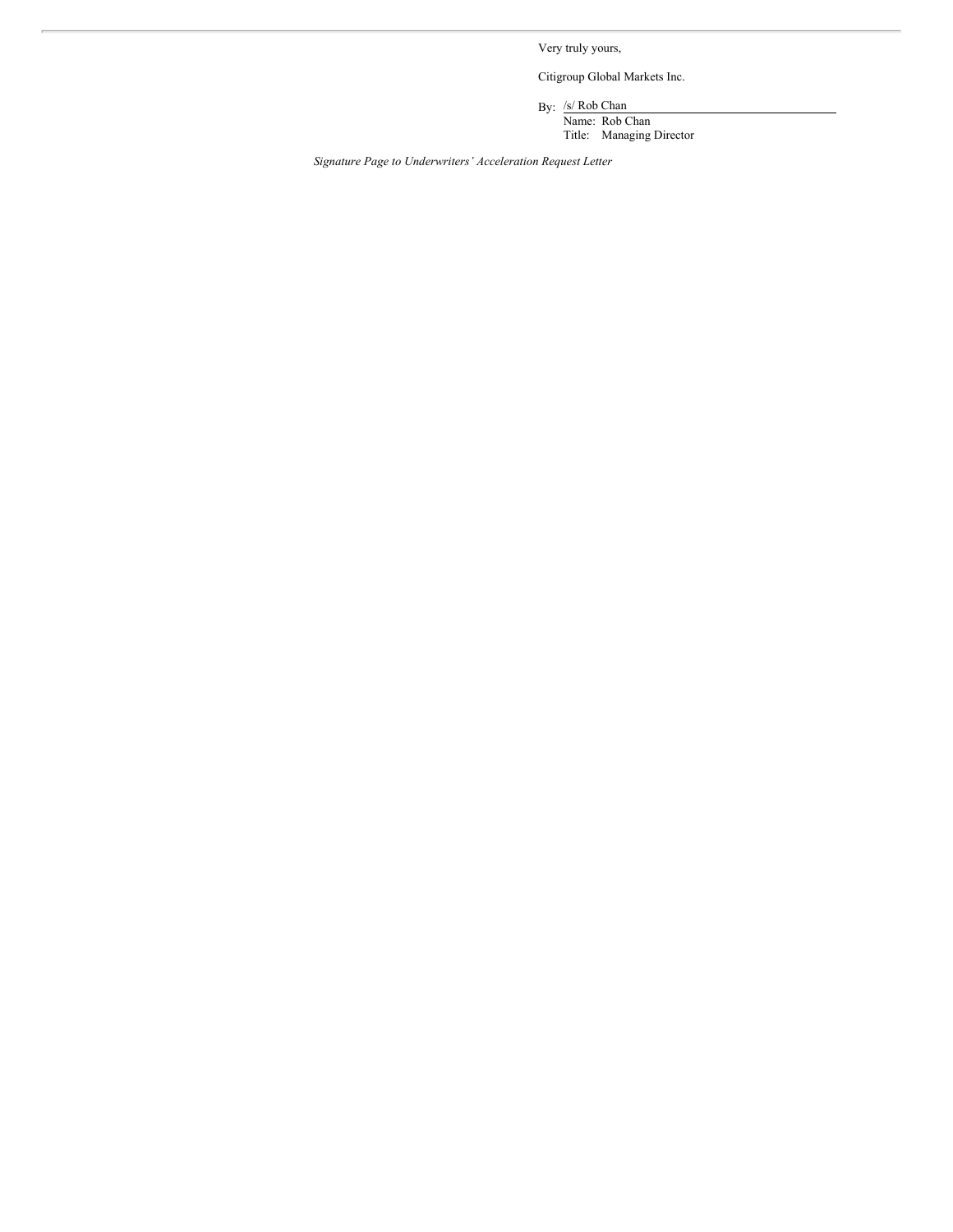JonesTrading Institutional Services LLC

By: /s/ Burke Cook

Name: Burke Cook Title: General Counsel

*Signature Page to Underwriters' Acceleration Request Letter*